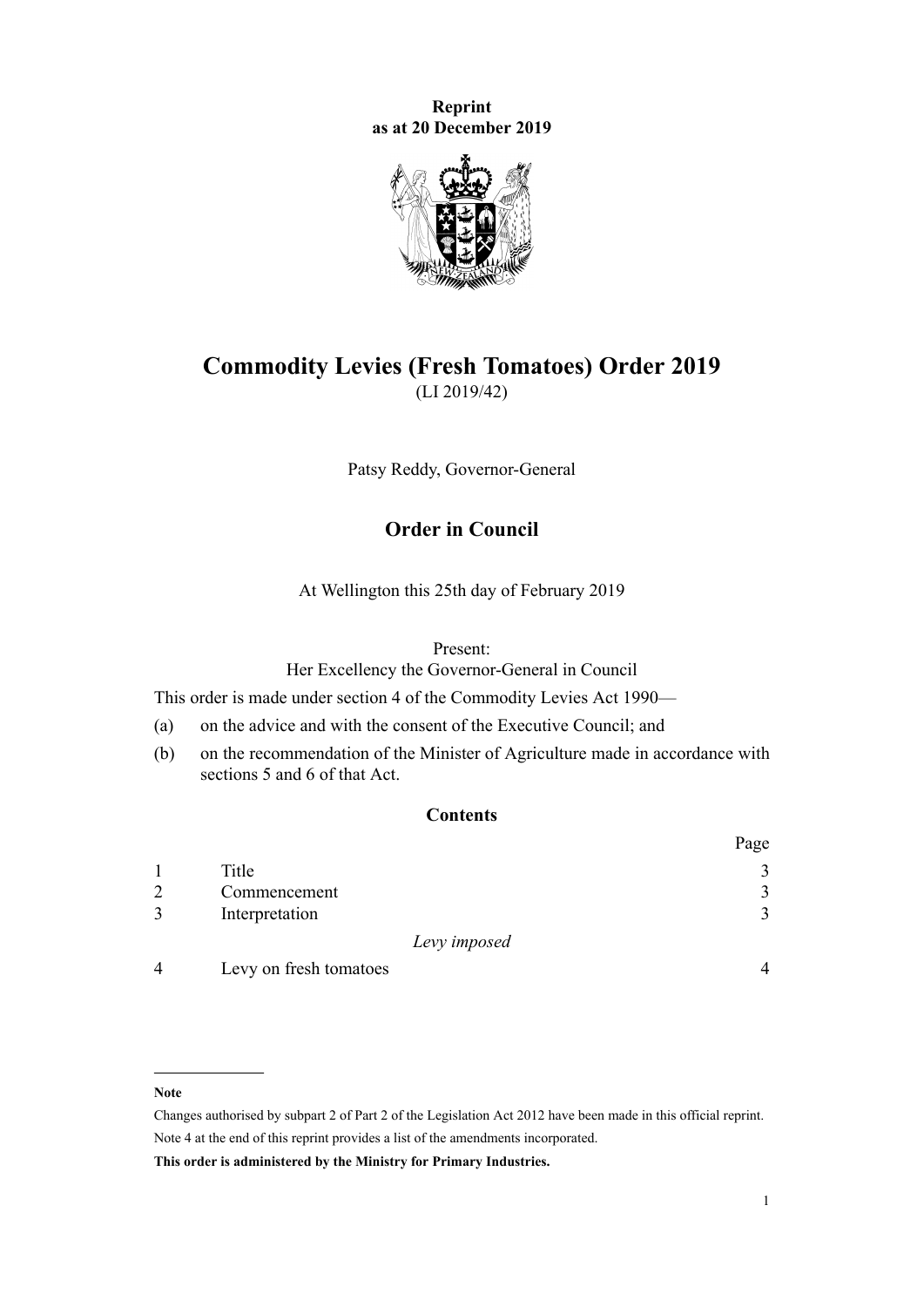|                                                     | Reprinted as at  |
|-----------------------------------------------------|------------------|
| <b>Commodity Levies (Fresh Tomatoes) Order 2019</b> | 20 December 2019 |

# *[Paying levy](#page-3-0)* [Growers primarily responsible for paying levy](#page-3-0) [4](#page-3-0) [Collection agent must pay levy and may recover it from growers](#page-3-0) [4](#page-3-0) [Conscientious objectors](#page-3-0) [4](#page-3-0) [When levy payable by growers](#page-3-0) [4](#page-3-0) [When levy payable by collection agents](#page-4-0) [5](#page-4-0) [Additional levy if levy not paid in time](#page-4-0) [5](#page-4-0) *[Setting levy rate](#page-4-0)* [Basis for calculating levy](#page-4-0) [5](#page-4-0) [Levy must be paid at single rate](#page-4-0) [5](#page-4-0) [Maximum levy rate](#page-4-0) [5](#page-4-0) [Fixing levy rate](#page-4-0) [5](#page-4-0) [Notifying levy rate](#page-5-0) [6](#page-5-0) *[Spending levy money](#page-5-0)* Tomatoes NZ must spend levy money [6](#page-5-0) [Purposes for which levy money may be spent](#page-5-0) [6](#page-5-0) [Consulting on spending levy money](#page-5-0) [6](#page-5-0) *[Returns, records, and confidentiality](#page-6-0)* [Returns](#page-6-0) [7](#page-6-0) [Growers must keep records](#page-6-0) [7](#page-6-0) [Collection agents must keep records](#page-6-0) [7](#page-6-0) [TomatoesNZ must keep records](#page-6-0) [7](#page-6-0) [Records must be kept for 2 years](#page-7-0) [8](#page-7-0) [Confidentiality of information](#page-7-0) [8](#page-7-0) *[Compliance audits](#page-7-0)* [Remunerating auditors](#page-7-0) [8](#page-7-0) *[Dispute resolution](#page-7-0)* [Appointment of mediators](#page-7-0) [8](#page-7-0) [Remunerating mediators](#page-8-0) [9](#page-8-0) [Conferences under control of mediator](#page-8-0) [9](#page-8-0) [Conference must be held in private](#page-8-0) [9](#page-8-0) [Representatives](#page-8-0) [9](#page-8-0) [Right to be heard](#page-8-0) [9](#page-8-0) [Evidence](#page-9-0) [10](#page-9-0) [Mediator may resolve dispute in certain cases](#page-9-0) [10](#page-9-0)

 [Mediation costs](#page-9-0) [10](#page-9-0) [Appeal to District Court](#page-9-0) [10](#page-9-0)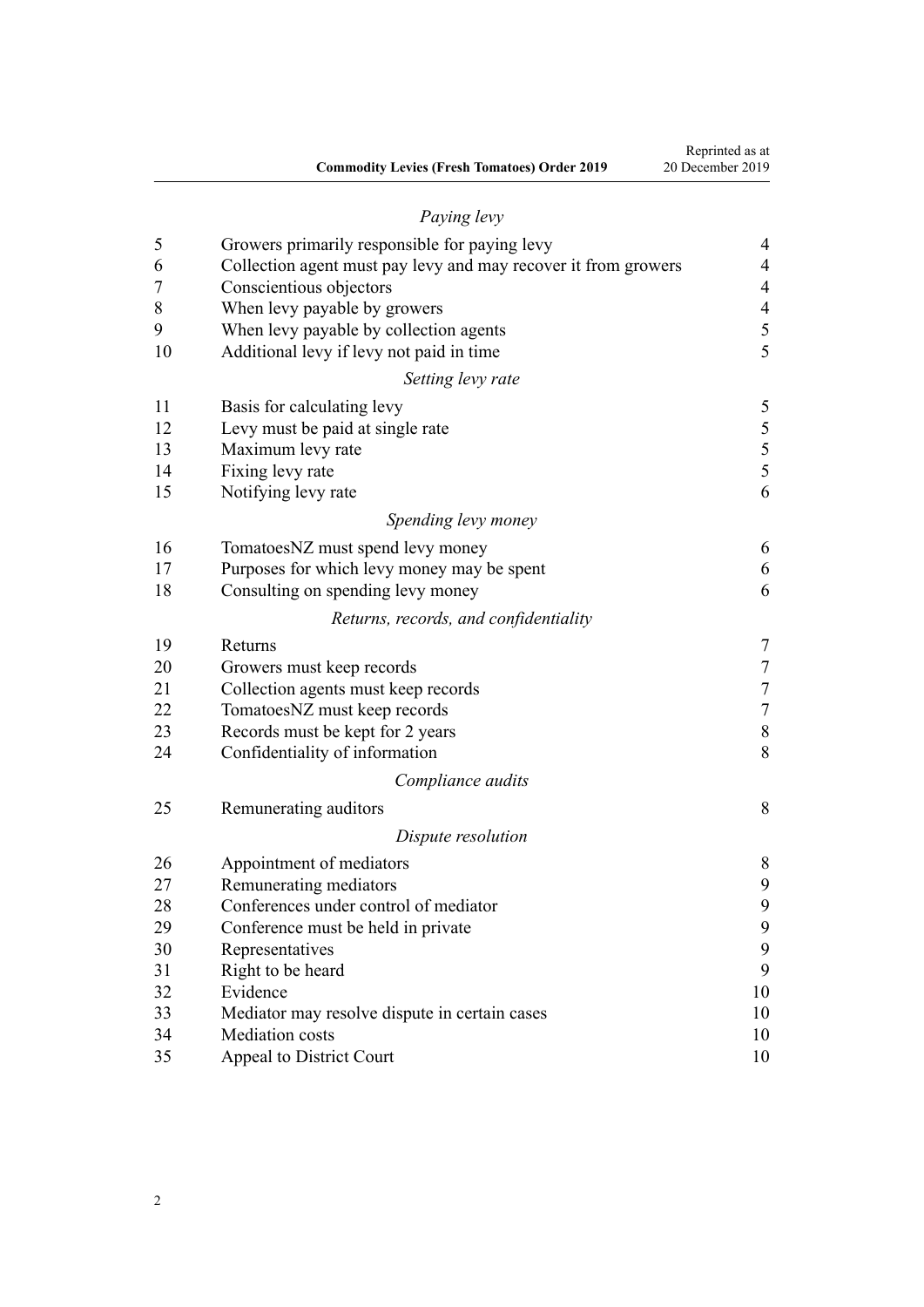# **Order**

# <span id="page-2-0"></span>**1 Title**

This order is the Commodity Levies (Fresh Tomatoes) Order 2019.

## **2 Commencement**

This order comes into force on 1 April 2019.

Order: confirmed, on 20 December 2019, by [section 12\(h\)](http://legislation.govt.nz/pdflink.aspx?id=LMS229824) of the Subordinate Legislation Confirmation Act 2019 (2019 No 82).

#### **3 Interpretation**

In this order, unless the context otherwise requires,—

**Act** means the [Commodity Levies Act 1990](http://legislation.govt.nz/pdflink.aspx?id=DLM226673)

**collection agent** means a person whose business is or includes—

- (a) buying fresh tomatoes from a grower for resale or for export:
- (b) exporting or selling of fresh tomatoes on behalf of a grower

**commercial processing** means artificial drying, bottling, canning, evaporating, freezing, juicing, or preserving for commercial purposes

#### **fresh tomatoes**—

- (a) means tomatoes grown in New Zealand for commercial purposes; but
- (b) excludes tomatoes grown for commercial processing

**grower** means a person whose business is or includes the commercial production of fresh tomatoes

**GST** means goods and services tax

**levy** means a levy imposed by clause 4

**levy money** means money paid or payable under this order as a levy

**levy rate** means the rate fixed under [clause 14](#page-4-0)

**levy year** means,—

- (a) for the first year, the period starting on the commencement of this order and ending on 30 September 2019; and
- (b) for each later year (other than the last year), the 12-month period starting on 1 October and ending on 30 September of the following year; and
- (c) for the last year, the period starting on 1 October 2025 and ending on the day on which this order is revoked

#### **mediator** means—

- (a) a person appointed under [clause 26](#page-7-0); and
- (b) for a particular dispute, the mediator appointed to resolve the dispute

**TomatoesNZ** means Tomatoes New Zealand Incorporated.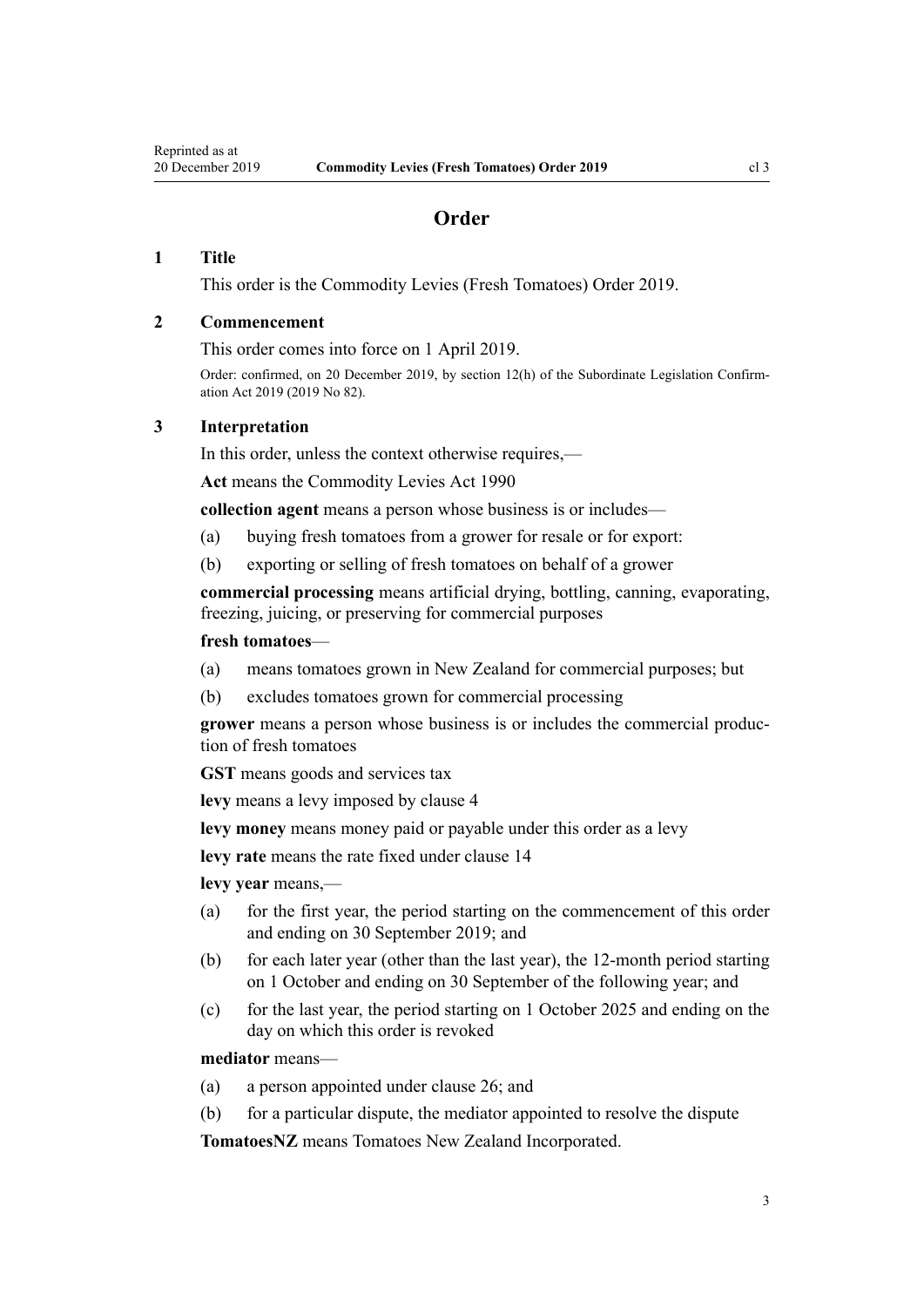#### *Levy imposed*

# <span id="page-3-0"></span>**4 Levy on fresh tomatoes**

- (1) This order imposes a levy on fresh tomatoes.
- (2) The levy must be paid to TomatoesNZ.

# *Paying levy*

# **5 Growers primarily responsible for paying levy**

- (1) Growers of fresh tomatoes are primarily responsible for paying the levy.
- (2) No grower is exempt from paying the levy.

## **6 Collection agent must pay levy and may recover it from growers**

- (1) A collection agent must, at the first point of sale, pay the levy, and any GST payable on it, if the collection agent—
	- (a) buys fresh tomatoes from a grower; or
	- (b) sells or exports fresh tomatoes on behalf of a grower.
- (2) A collection agent may recover a levy (and any GST paid in respect of it) from a grower—
	- (a) by deducting the amount of the levy (and any GST payable on it) from the payment made to the grower; or
	- (b) by recovering the amount of the levy (and any GST paid in respect of it) as a debt due from the grower.
- (3) A collection agent must disclose to a grower the amount of levy money deducted under this order.
- (4) A collection agent who pays a levy to TomatoesNZ may deduct from the levy a collection fee of not more than 4% of the amount of levy collected (exclusive of GST) plus the GST payable on the fee.

#### **7 Conscientious objectors**

- (1) A grower or collection agent who objects on conscientious or religious grounds to the manner of recovery of levy money by TomatoesNZ may pay the amount concerned to the Director-General of the Ministry for Primary Industries.
- (2) The Director-General must pay the amount to TomatoesNZ.

## **8 When levy payable by growers**

- (1) If fresh tomatoes are sold directly to the public by growers, or exported by growers, the due date for payment of the levy by growers is 30 June.
- (2) The levy payable by growers must be paid annually for the preceding 12 months.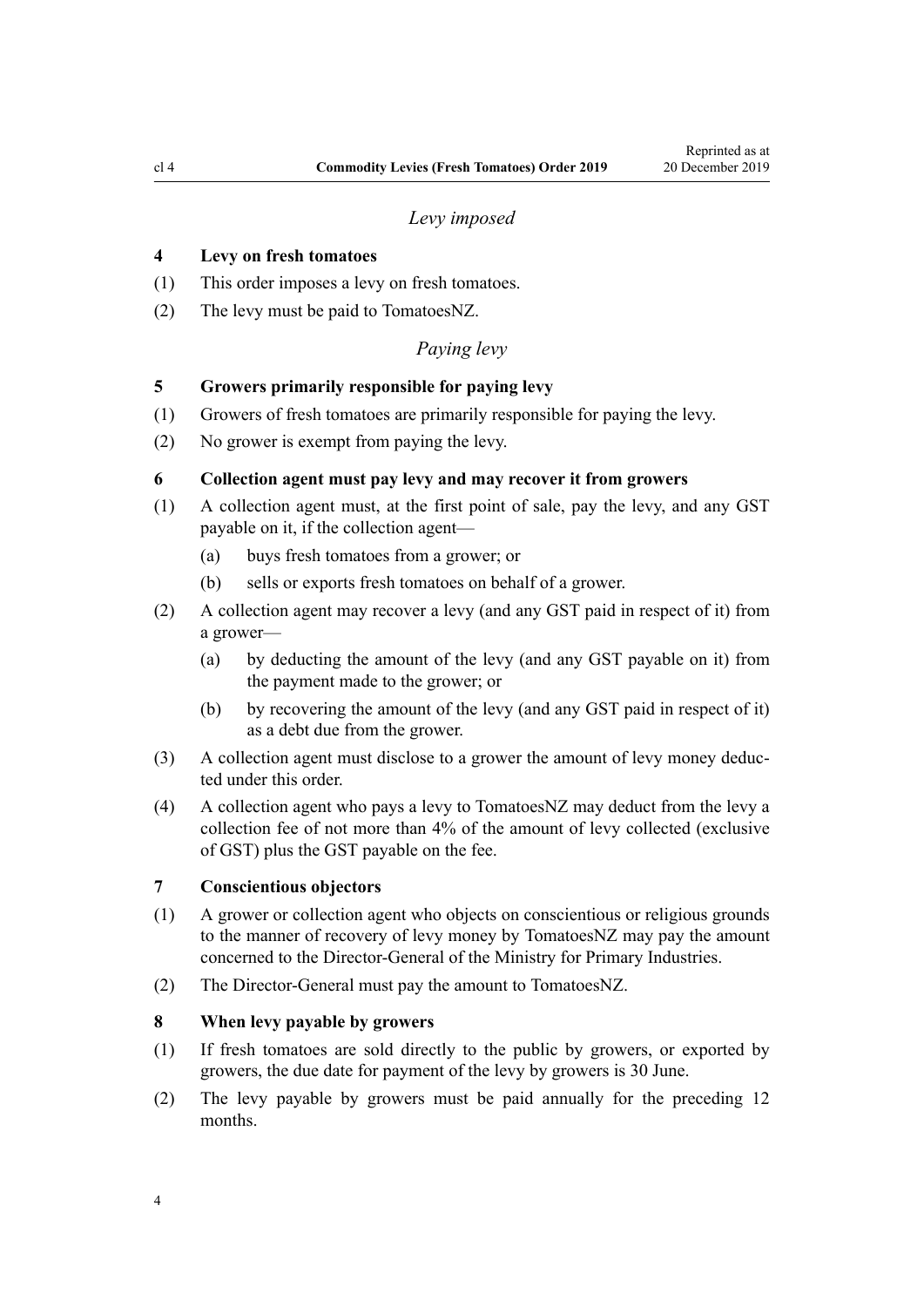<span id="page-4-0"></span>(3) The last date for payment of the levy by growers is 30 September in the same calendar year.

# **9 When levy payable by collection agents**

- (1) The due date for payment of the levy by a collection agent is the date on which the collection agent recovers the levy from the grower.
- (2) The last date for payment of the levy by the collection agent is the 20th day of the month after the month in which the levy is recovered from the grower.

# **10 Additional levy if levy not paid in time**

- (1) If any amount of the levy (or GST payable on that amount) has not been paid by the close of the last day for payment, 5% of the amount of the levy not paid at the end of the first month must be paid to TomatoesNZ, in addition to the amount otherwise payable.
- (2) A further 2% of the amount owing (including any previous penalties) is payable at the end of each additional month in which the amount remains unpaid.

# *Setting levy rate*

# **11 Basis for calculating levy**

- (1) The levy payable in a levy year must be calculated on the basis of the gross sales value at the first point of sale, except where the commodity is exported, in which case the levy will be calculated on the price received by the grower after deduction of all offshore costs (including international freight).
- (2) A value referred to in subclause (1) is the value before the deduction of any costs or charges and is exclusive of GST.

## **12 Levy must be paid at single rate**

The levy must be paid at a single rate.

#### **13 Maximum levy rate**

- (1) The maximum rate of the levy is  $0.50\%$  of—
	- (a) the price received at the first point of sale; or
	- (b) with respect to export sales, the price received by the grower after deduction of all offshore costs (including international freight).
- (2) The maximum rate of levy is exclusive of GST.

# **14 Fixing levy rate**

- (1) The levy rate for the first levy year is 0.35%.
- (2) For each subsequent year, TomatoesNZ must fix the levy rate before the start of the levy year by a vote at the annual general meeting of TomatoesNZ.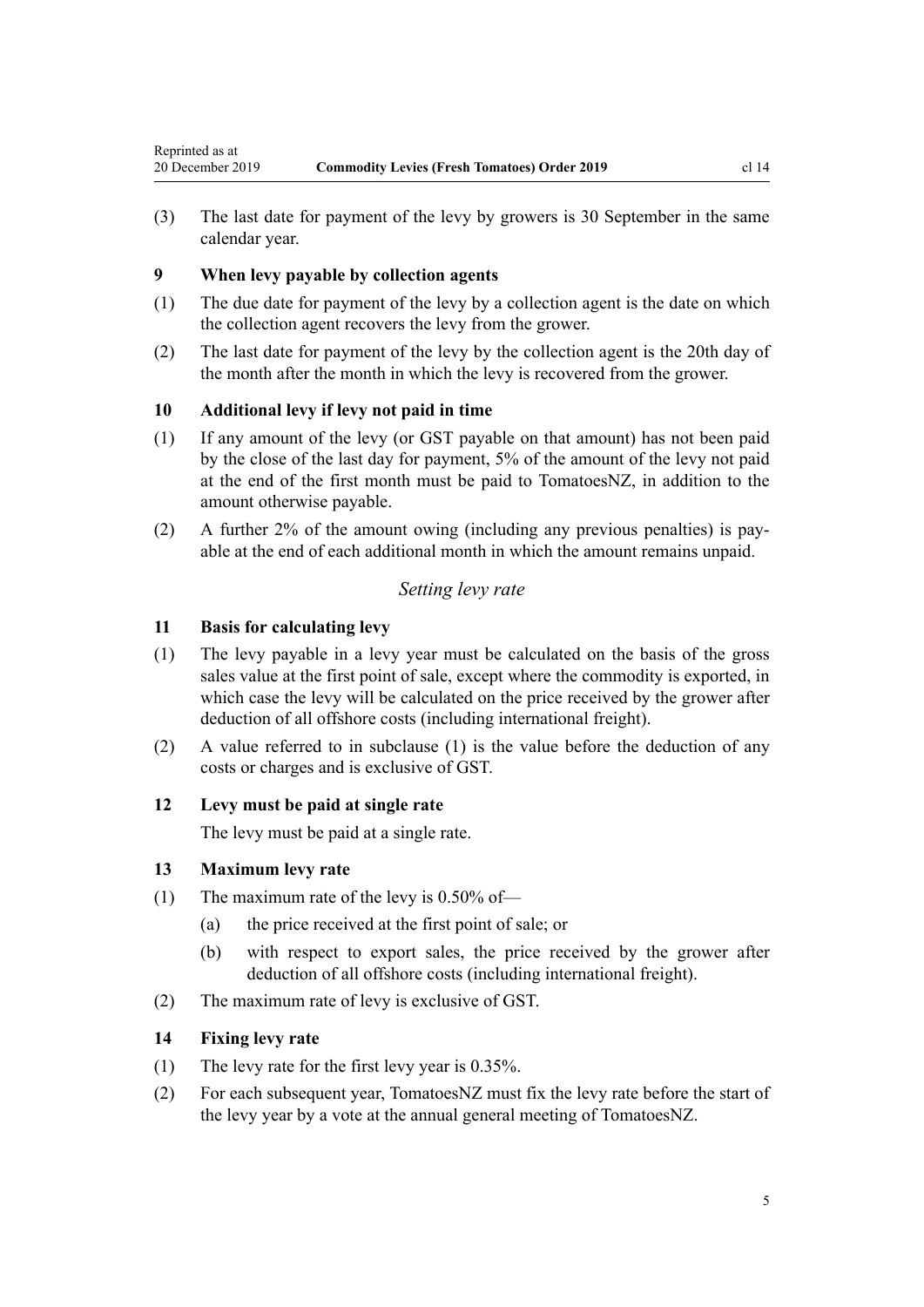<span id="page-5-0"></span>(3) If TomatoesNZ does not fix the levy rate before the start of a levy year, the levy for that year is the rate most recently fixed under this clause.

#### **15 Notifying levy rate**

- (1) If any new levy rate set under [clause 14](#page-4-0) differs from the levy rate applying in the previous year, TomatoesNZ must notify the new levy rate, as soon as practicable after setting the rate,—
	- (a) in the *NZGrower*; and
	- (b) by direct mail to all growers and relevant collection agents known to TomatoesNZ.
- (2) If the *NZGrower* ceases to be published, the Minister of Agriculture may, by notice in the *Gazette*, specify another publication for the purposes of this order.

# *Spending levy money*

## **16 TomatoesNZ must spend levy money**

TomatoesNZ must—

- (a) spend all levy money paid to it; and
- (b) invest the money until it is spent.

#### **17 Purposes for which levy money may be spent**

- (1) TomatoesNZ may spend levy money derived from the levy on fresh tomatoes for the following purposes:
	- (a) research and development:
	- (b) market development and promotion:
	- (c) development of quality assurance:
	- (d) education and training:
	- (e) information and communication:
	- (f) biosecurity activities:
	- (g) day-to-day administration of TomatoesNZ:
	- (h) grower representation.
- (2) TomatoesNZ must not spend levy money on commercial or trading activities.

## **18 Consulting on spending levy money**

Each levy year, TomatoesNZ must consult on how it proposes to spend levy money by consulting—

- (a) grower representatives; and
- (b) growers at the annual general meeting of TomatoesNZ.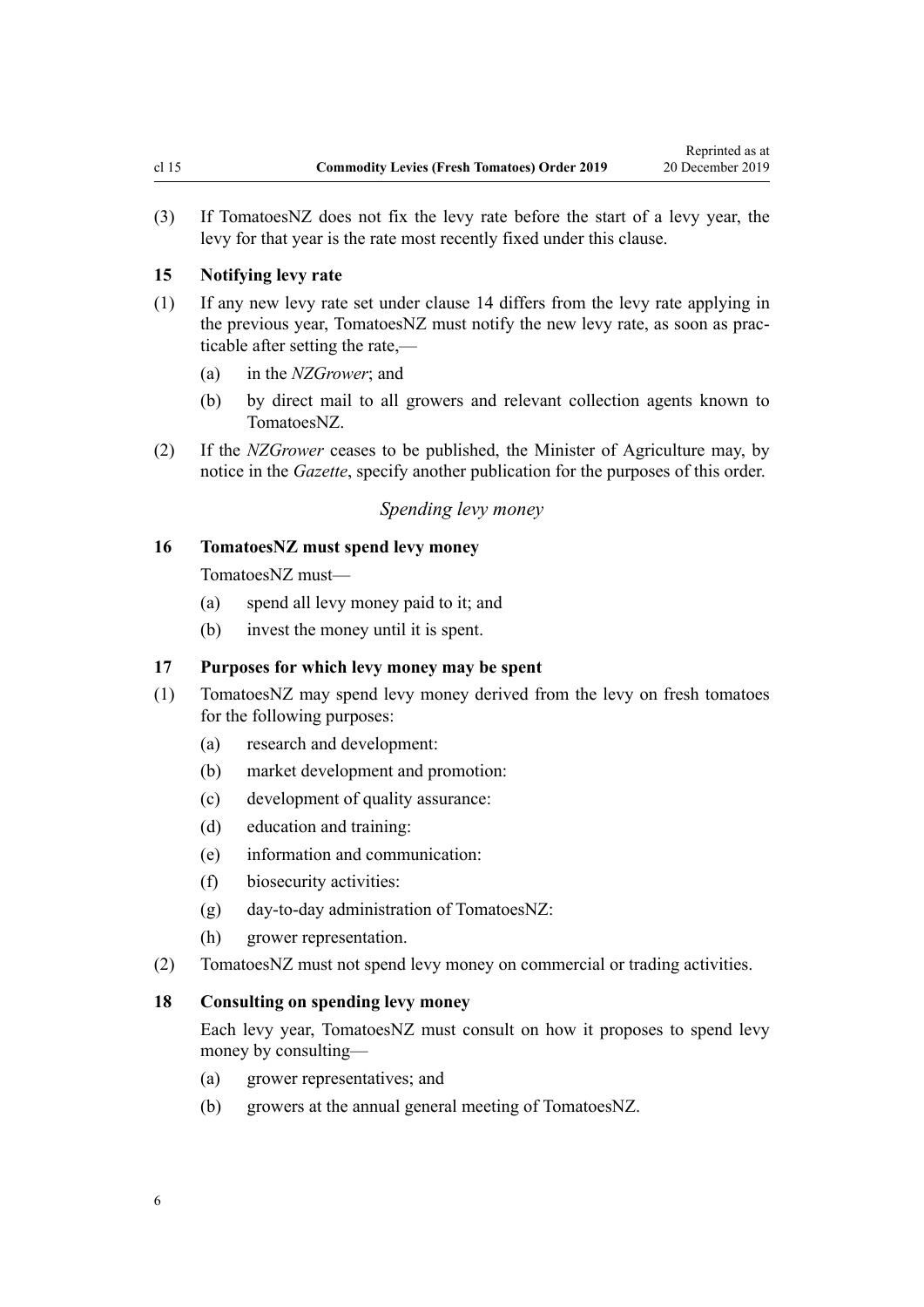#### *Returns, records, and confidentiality*

#### <span id="page-6-0"></span>**19 Returns**

- (1) A payment of levy money to TomatoesNZ by a grower or collection agent must state—
	- (a) the value of fresh tomatoes to which the payment relates, broken down by domestic and export sales; and
	- (b) in the case of a return by a collection agent, the full name, postal address, email address, and telephone contact details of the grower.
- (2) TomatoesNZ may, in writing, request from a grower or collection agent any information that TomatoesNZ reasonably requires for the purpose of determining the amount of levy payable by the grower.
- (3) Each grower and each collection agent must, as soon as is reasonably practicable after receiving a request from TomatoesNZ, supply TomatoesNZ with a written return of the information requested.

## **20 Growers must keep records**

- (1) A grower who pays a levy directly to TomatoesNZ must, for each levy year, keep records of—
	- (a) the amount of the levy paid; and
	- (b) the sales that the levy money was deducted from.
- (2) A grower whose levies are paid by collection agents must, for each levy year, keep records of—
	- (a) the amount of the levy paid; and
	- (b) the sales that the levy money was deducted from; and
	- (c) the name and address of the collection agent.

#### **21 Collection agents must keep records**

A collection agent must, for each levy year, keep records of—

- (a) the amount of the levy paid; and
- (b) the sales that the levy money was deducted from; and
- (c) the details of each grower from whom the agent has collected levies (including the grower's name, trading name, and postal address).

## **22 TomatoesNZ must keep records**

TomatoesNZ must, in each levy year, keep records of,—

- (a) for each amount of levy paid to it in that year, and in relation to each amount,—
	- (i) the date on which each levy is received; and
	- (ii) the person who pays the levy in each case; and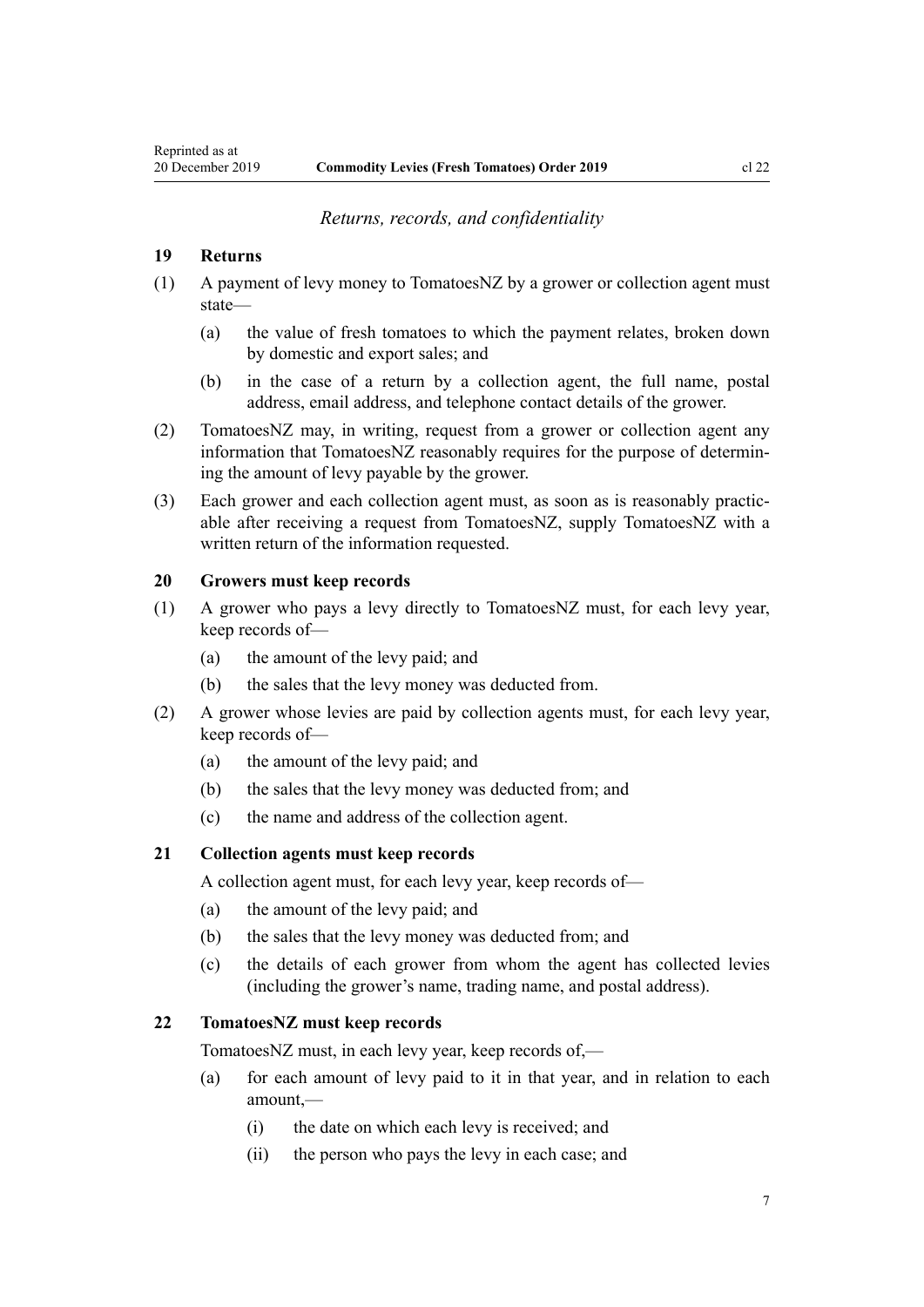- <span id="page-7-0"></span>(b) how levy money—
	- (i) is spent; or
	- (ii) is invested (if at all).

#### **23 Records must be kept for 2 years**

The records made under [clauses 20 to 22](#page-6-0) must be kept for at least 2 years after the date on which the levy to which they relate is paid.

#### **24 Confidentiality of information**

- (1) This clause applies to information obtained—
	- (a) under or because of this order; or
	- (b) under the Act in relation to this order.
- (2) A person must not disclose information to anyone other than an officer or employee of TomatoesNZ unless the disclosure is—
	- (a) the giving of evidence in any legal proceedings taken in relation to this order; or
	- (b) required by law; or
	- (c) the production of records or accounts under [section 17\(1\)](http://legislation.govt.nz/pdflink.aspx?id=DLM227345) of the Act; or
	- (d) the production of any statement under [section 25](http://legislation.govt.nz/pdflink.aspx?id=DLM227355) of the Act.
- (3) TomatoesNZ may disclose information—
	- (a) for statistical or research purposes that do not require the disclosure of personal information; or
	- (b) for the purpose of invoicing or collecting the levy; or
	- (c) for the purpose of communicating with and supporting a levy-paying grower, provided the information relates only to that grower; or
	- (d) if every identifiable person to whom the information relates consents; or
	- (e) as required by law.

#### *Compliance audits*

# **25 Remunerating auditors**

TomatoesNZ must remunerate a person appointed as an auditor under [section](http://legislation.govt.nz/pdflink.aspx?id=DLM227341) [15](http://legislation.govt.nz/pdflink.aspx?id=DLM227341) of the Act at a rate determined by the Minister of Agriculture after consultation with TomatoesNZ.

# *Dispute resolution*

#### **26 Appointment of mediators**

- (1) This clause applies to a dispute about—
	- (a) whether any person is required to pay the levy; or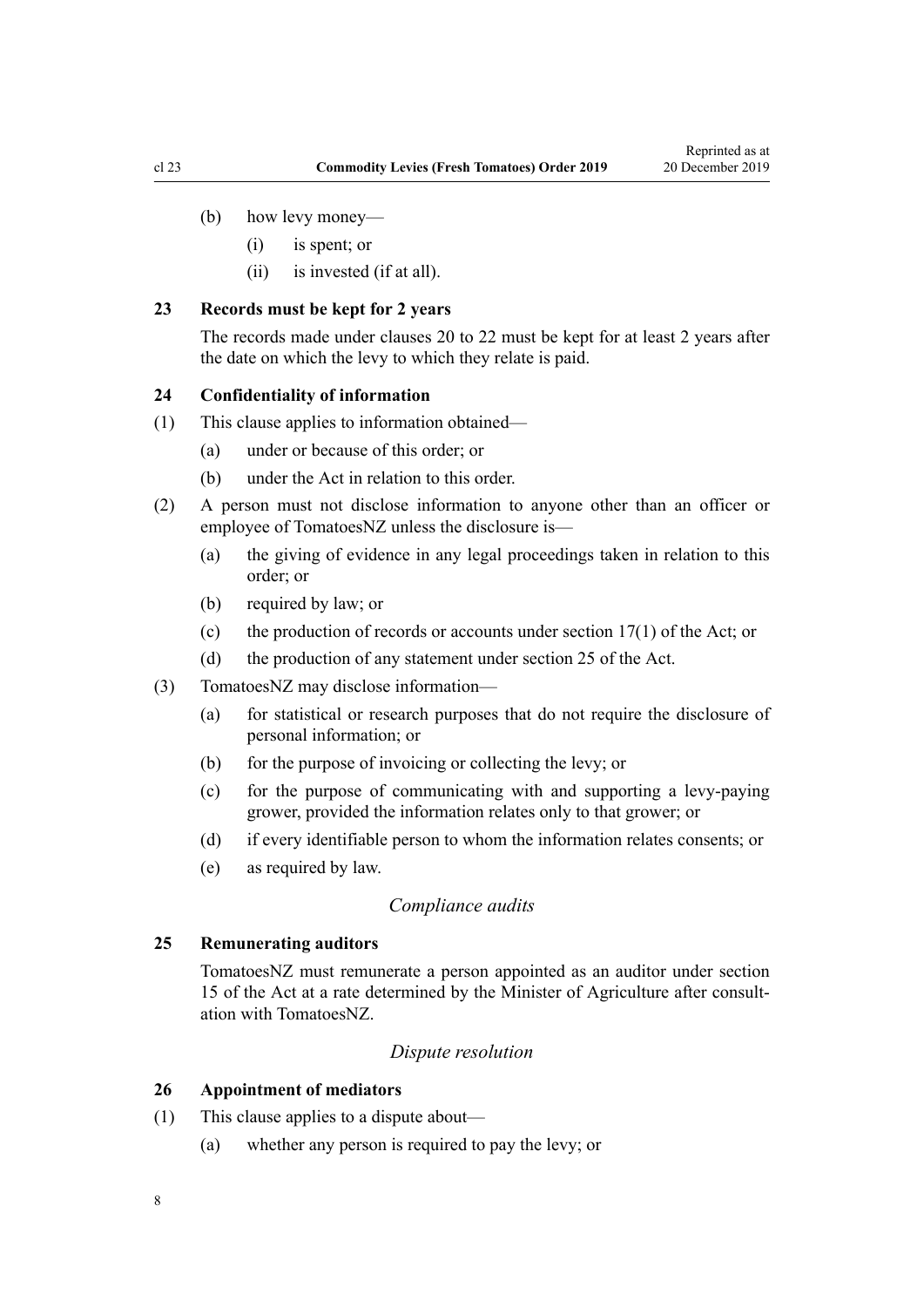- (b) the amount of the levy payable.
- <span id="page-8-0"></span>(2) A party to the dispute may ask the President of the Arbitrators and Mediators Institute of New Zealand Incorporated to appoint a person to resolve the dispute by mediation.
- (3) If asked, the President or a person authorised by the President may appoint a person to resolve the dispute by mediation.
- (4) The mediator's appointment ends if—
	- (a) the parties to the dispute resolve it by agreement; or
	- (b) the mediator resolves the dispute under [clause 33.](#page-9-0)

# **27 Remunerating mediators**

- (1) A mediator must be paid remuneration (by way of fees and allowances) as agreed by the parties to the dispute.
- (2) If the parties to a dispute cannot agree on a mediator's remuneration, the President of the Arbitrators and Mediators Institute of New Zealand Incorporated, or a person authorised by the President, must—
	- (a) fix an amount or several amounts to be paid to the mediator as remuneration; and
	- (b) specify the amount (if any) that each party must pay.
- (3) Each party must pay to the mediator the amount or amounts fixed and specified under subclause (2).

# **28 Conferences under control of mediator**

A mediator must—

- (a) organise the date, time, and place for each conference to be held by the mediator; and
- (b) notify the parties of the matters specified in paragraph (a) by post or email; and
- (c) preside at the conference.

#### **29 Conference must be held in private**

Unless clause 30 applies, only the parties to a dispute and the mediator may attend a conference organised by the mediator.

## **30 Representatives**

A mediator may allow a representative of a party to a dispute to attend a conference with the mediator if the mediator is satisfied that it is appropriate to do so in all the circumstances.

## **31 Right to be heard**

Each person who attends a conference may be heard at the conference.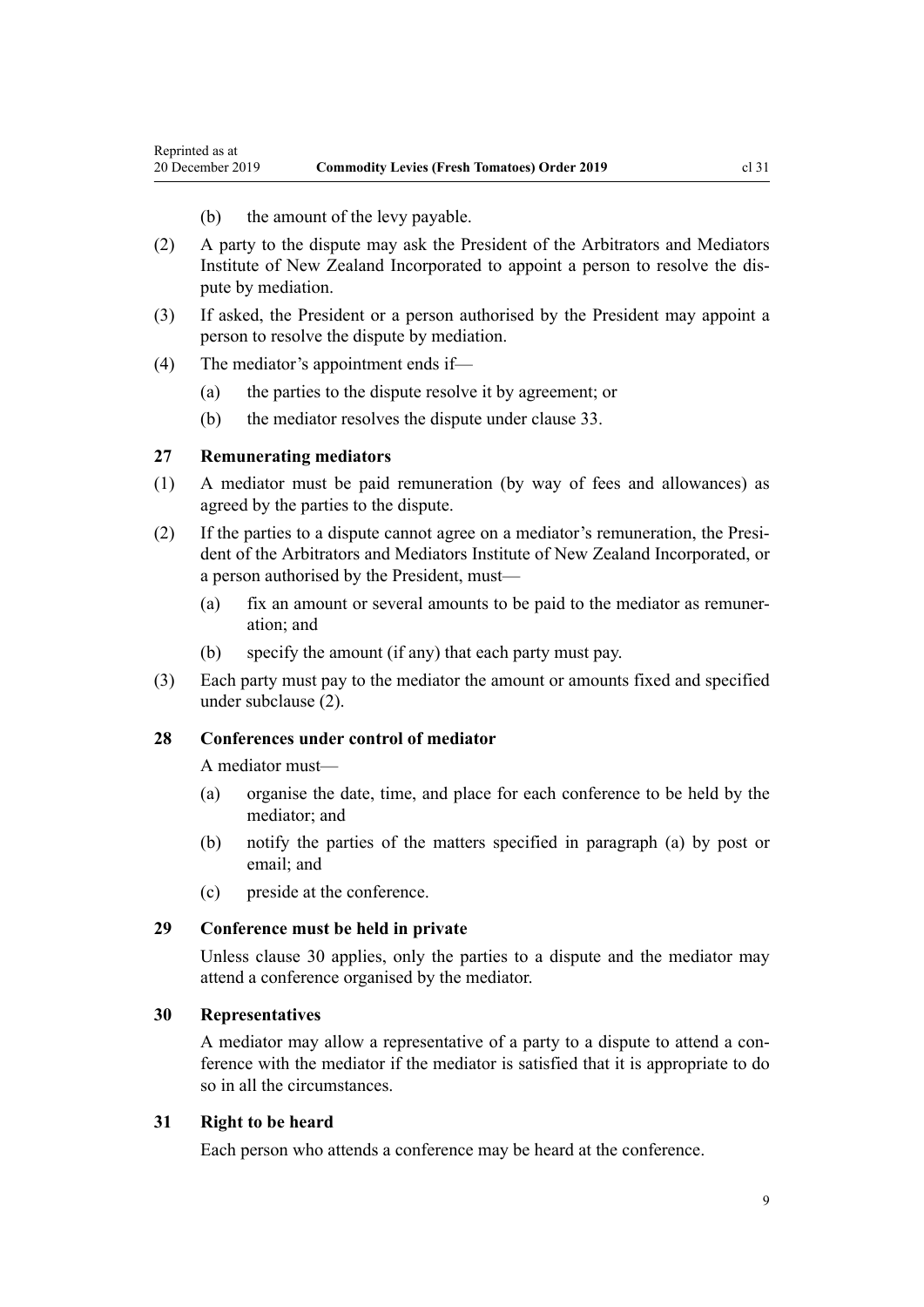## <span id="page-9-0"></span>**32 Evidence**

- (1) A mediator may hear and take into account any relevant evidence or information, whether or not it would normally be admissible in a court of law.
- (2) A mediator may, on the mediator's own initiative,—
	- (a) seek and receive any evidence that the mediator thinks desirable to resolve the dispute; and
	- (b) make any investigations and inquiries that the mediator thinks desirable to resolve the dispute.
- (3) A mediator may require any person giving evidence at a conference of the parties to a dispute to verify the evidence by statutory declaration.

#### **33 Mediator may resolve dispute in certain cases**

- (1) A mediator may resolve a dispute for the parties if—
	- (a) the mediator has organised and presided at a conference of the parties, but the dispute has not been resolved; or
	- (b) the mediator believes that the parties are unlikely to resolve the dispute, whether or not they confer directly.
- (2) A mediator who resolves a dispute under subclause (1) must give each of the parties written notice of the mediator's decision and the reasons for that decision.
- (3) The parties must comply with the mediator's decision.

## **34 Mediation costs**

Each party must pay its own costs in relation to the mediation.

## **35 Appeal to District Court**

- (1) A party to a dispute who is dissatisfied with the mediator's decision may appeal to the District Court against the decision.
- (2) The appeal must be brought by filing a notice of appeal—
	- (a) within 28 days after the making of the decision concerned; or
	- (b) within any longer time a District Court Judge allows.
- (3) The Registrar of the court must—
	- (a) fix the time and place for the hearing of the appeal; and
	- (b) notify the appellant and the other parties to the dispute; and
	- (c) serve a copy of the notice of appeal on every other party to the dispute.
- (4) Each party to the dispute may appear and be heard at the hearing of the appeal.
- (5) The District Court may confirm, vary, or reverse the mediator's decision.
- (6) The filing of a notice of appeal does not operate as a stay of any process for the enforcement of the mediator's decision.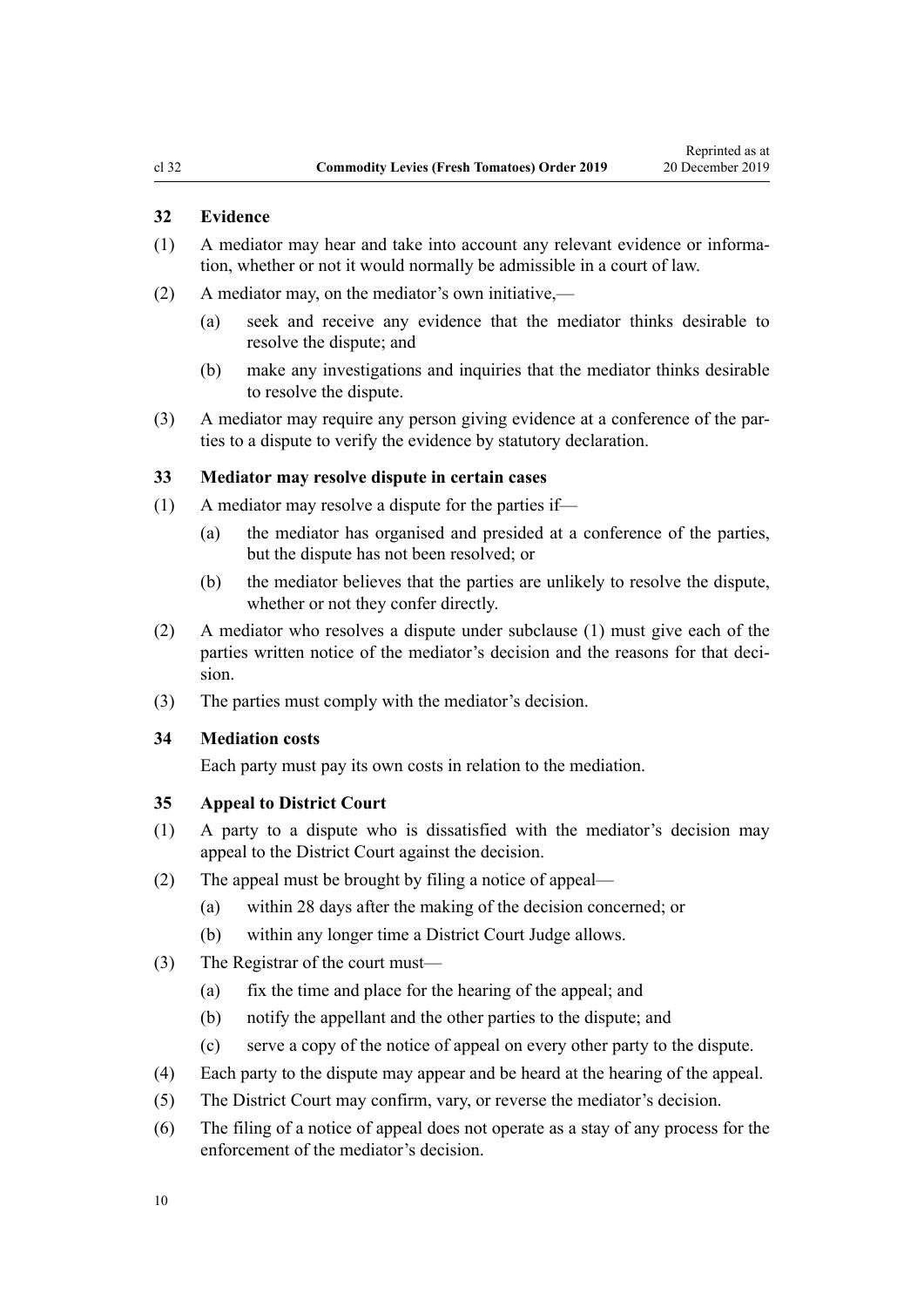Michael Webster, Clerk of the Executive Council.

# **Explanatory note**

*This note is not part of the order, but is intended to indicate its general effect.*

This order, which comes into force on 1 April 2019, imposes a levy on fresh tomatoes grown in New Zealand for commercial purposes. Growers are primarily responsible for the payment of the levy. The levy is payable to Tomatoes New Zealand Incorporated.

This order replaces, in part, the [Commodity Levies \(Vegetables and Fruit\) Order](http://legislation.govt.nz/pdflink.aspx?id=DLM5180100) [2013](http://legislation.govt.nz/pdflink.aspx?id=DLM5180100), which is revoked by the Commodity Levies (Vegetables and Fruit) Order 2019.

This order is a confirmable instrument under [section 47B](http://legislation.govt.nz/pdflink.aspx?id=DLM6705124) of the Legislation Act 2012. It is revoked at the close of 30 June 2020, unless earlier confirmed by an Act of Parliament. That stated time is the applicable deadline under section  $47C(1)(a)$  of that Act. If this order is confirmed, it will be revoked at the end of 31 March 2025 (the day before the sixth anniversary of the date on which it came into force), unless it is extended under [section 13\(2\)](http://legislation.govt.nz/pdflink.aspx?id=DLM227338) of the Commodity Levies Act 1990.

Issued under the authority of the [Legislation Act 2012](http://legislation.govt.nz/pdflink.aspx?id=DLM2997643). Date of notification in *Gazette*: 28 February 2019.